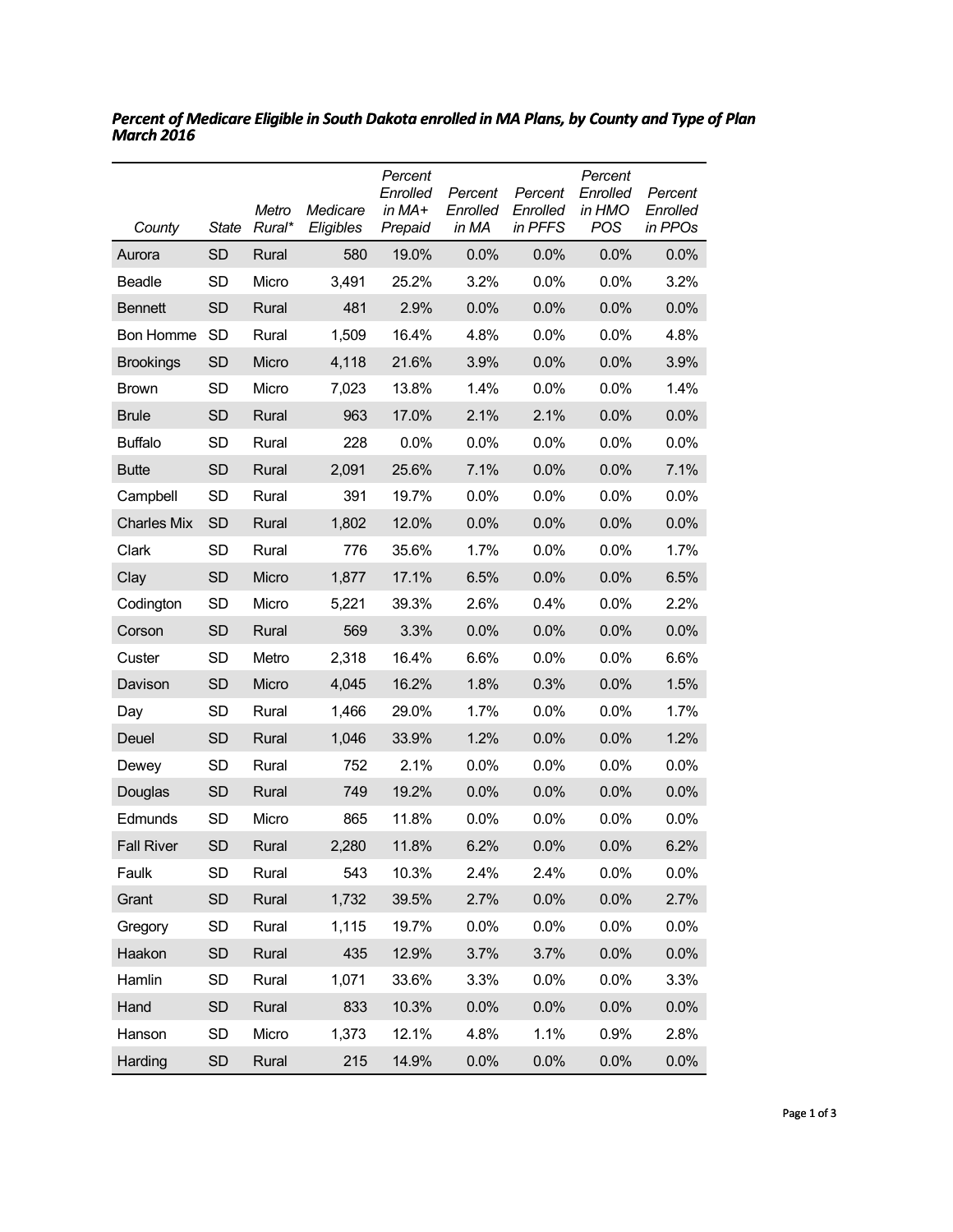| County           | State     | Metro<br>Rural* | Medicare<br>Eligibles | Percent<br>Enrolled<br>in MA+<br>Prepaid | Percent<br>Enrolled<br>in MA | Percent<br>Enrolled<br>in PFFS | Percent<br>Enrolled<br>in HMO<br><b>POS</b> | Percent<br>Enrolled<br>in PPOs |
|------------------|-----------|-----------------|-----------------------|------------------------------------------|------------------------------|--------------------------------|---------------------------------------------|--------------------------------|
| Hughes           | <b>SD</b> | Micro           | 3,166                 | 10.3%                                    | 0.9%                         | 0.9%                           | 0.0%                                        | 0.0%                           |
| Hutchinson       | <b>SD</b> | Rural           | 1,861                 | 27.5%                                    | 2.7%                         | 0.0%                           | 0.0%                                        | 2.7%                           |
| Hyde             | <b>SD</b> | Rural           | 324                   | 3.4%                                     | 3.4%                         | 3.4%                           | 0.0%                                        | 0.0%                           |
| Jackson          | <b>SD</b> | Rural           | 490                   | 10.8%                                    | 0.0%                         | 0.0%                           | 0.0%                                        | 0.0%                           |
| Jerauld          | SD        | Rural           | 621                   | 12.9%                                    | 0.0%                         | $0.0\%$                        | 0.0%                                        | 0.0%                           |
| Jones            | <b>SD</b> | Rural           | 219                   | 9.6%                                     | 0.0%                         | 0.0%                           | 0.0%                                        | 0.0%                           |
| Kingsbury        | <b>SD</b> | Rural           | 1,259                 | 19.6%                                    | 2.8%                         | 0.0%                           | 0.0%                                        | 2.8%                           |
| Lake             | <b>SD</b> | Rural           | 3,469                 | 15.3%                                    | 5.9%                         | 0.0%                           | 0.0%                                        | 5.9%                           |
| Lawrence         | <b>SD</b> | Micro           | 5,369                 | 23.6%                                    | 5.5%                         | $0.0\%$                        | 0.0%                                        | 5.5%                           |
| Lincoln          | <b>SD</b> | Metro           | 6,185                 | 27.6%                                    | 6.8%                         | 0.0%                           | 1.0%                                        | 5.8%                           |
| Lyman            | SD        | Rural           | 675                   | 10.7%                                    | 0.0%                         | 0.0%                           | 0.0%                                        | 0.0%                           |
| Marshall         | <b>SD</b> | Rural           | 1,012                 | 13.4%                                    | 1.7%                         | 0.0%                           | 0.0%                                        | 1.7%                           |
| <b>McCook</b>    | <b>SD</b> | Metro           | 1,156                 | 21.9%                                    | 4.2%                         | 0.0%                           | 0.0%                                        | 4.2%                           |
| <b>McPherson</b> | <b>SD</b> | Rural           | 719                   | 6.4%                                     | 0.0%                         | 0.0%                           | 0.0%                                        | 0.0%                           |
| Meade            | SD        | Metro           | 4,905                 | 19.9%                                    | 5.6%                         | 0.0%                           | 0.0%                                        | 5.6%                           |
| Mellette         | <b>SD</b> | Rural           | 339                   | 3.5%                                     | 0.0%                         | 0.0%                           | 0.0%                                        | 0.0%                           |
| Miner            | <b>SD</b> | Rural           | 548                   | 9.1%                                     | 2.2%                         | $0.0\%$                        | 0.0%                                        | 2.2%                           |
| Minnehaha        | <b>SD</b> | Metro           | 31,307                | 23.8%                                    | 7.4%                         | 0.0%                           | 0.1%                                        | 7.2%                           |
| Moody            | <b>SD</b> | Rural           | 1,249                 | 22.0%                                    | 4.6%                         | 0.0%                           | 0.0%                                        | 4.6%                           |
| Pennington       | <b>SD</b> | Metro           | 22,226                | 18.9%                                    | 7.1%                         | 0.7%                           | 0.2%                                        | 6.2%                           |
| Perkins          | <b>SD</b> | Rural           | 761                   | 14.8%                                    | 0.0%                         | 0.0%                           | 0.0%                                        | 0.0%                           |
| Potter           | <b>SD</b> | Rural           | 683                   | 6.3%                                     | 1.6%                         | 1.6%                           | 0.0%                                        | 0.0%                           |
| Roberts          | SD        | Rural           | 2,064                 | 20.5%                                    | 2.4%                         | 0.0%                           | $0.0\%$                                     | 2.4%                           |
| Sanborn          | <b>SD</b> | Rural           | 471                   | 16.8%                                    | 2.3%                         | 0.0%                           | 0.0%                                        | 2.3%                           |
| Shannon          | SD        | Rural           | 1,257                 | 0.0%                                     | 0.0%                         | 0.0%                           | 0.0%                                        | 0.0%                           |
| Spink            | <b>SD</b> | Rural           | 1,513                 | 13.6%                                    | 1.5%                         | 0.0%                           | 0.0%                                        | 1.5%                           |
| Stanley          | SD        | Micro           | 618                   | 10.7%                                    | 3.2%                         | 3.2%                           | 0.0%                                        | 0.0%                           |
| Sully            | <b>SD</b> | Micro           | 322                   | 3.4%                                     | 0.0%                         | 0.0%                           | 0.0%                                        | 0.0%                           |
| Todd             | SD        | Rural           | 914                   | 0.0%                                     | 0.0%                         | 0.0%                           | 0.0%                                        | 0.0%                           |
| <b>Tripp</b>     | <b>SD</b> | Rural           | 1,303                 | 11.7%                                    | 0.0%                         | 0.0%                           | 0.0%                                        | 0.0%                           |
| Turner           | SD        | Metro           | 1,796                 | 29.2%                                    | 5.2%                         | 0.8%                           | 0.0%                                        | 4.3%                           |

*Percent of Medicare Eligible in South Dakota enrolled in MA Plans, by County and Type of Plan March 2016*